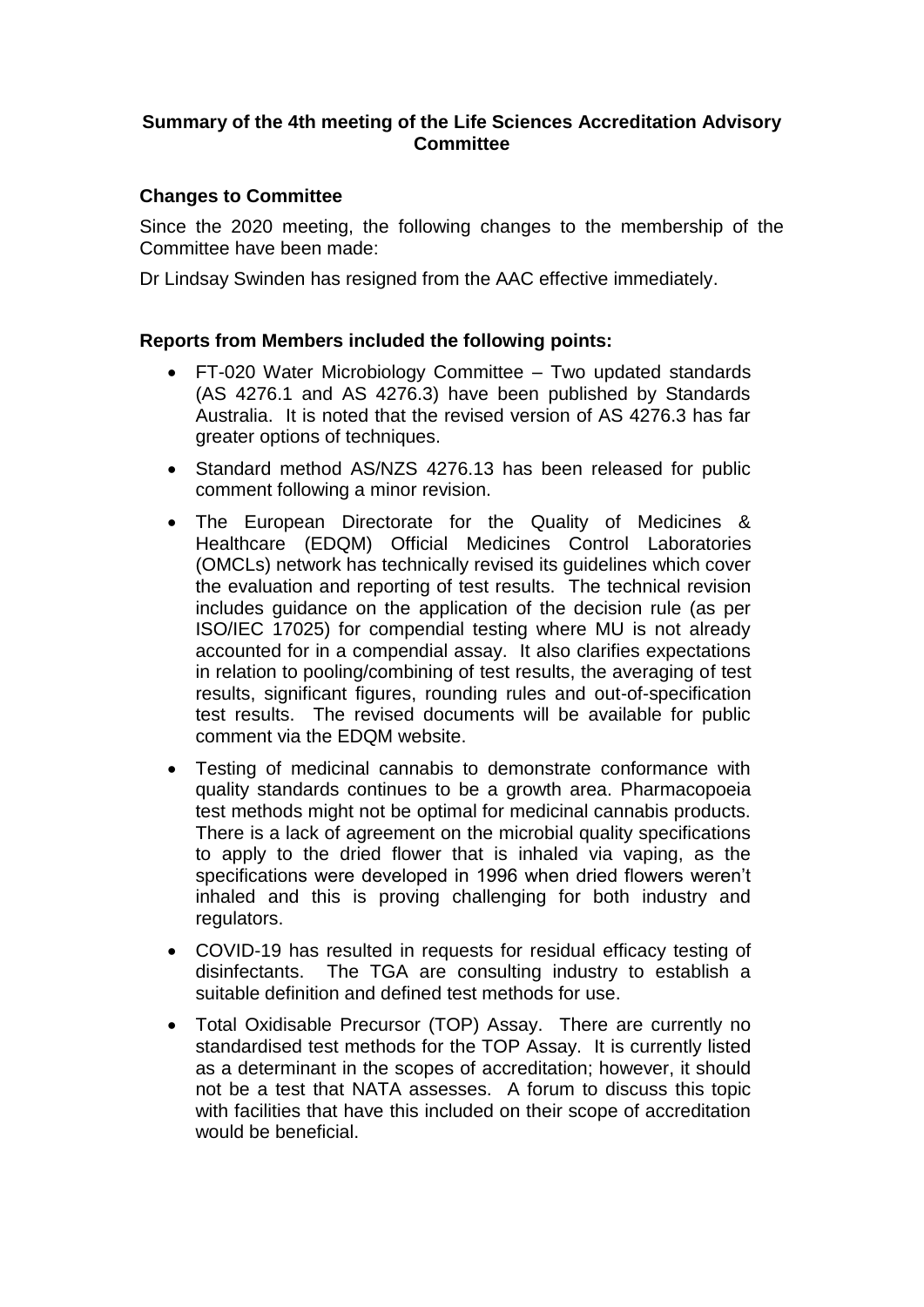- SARS CoV-2 testing for environmental surface samples. It is necessary to ensure that the test procedure and the extraction procedure are reviewed as part of the assessment activity.
- The ISO 16140 series were released earlier this year. Does NATA have an implementation program? NATA needs to reassure the laboratories the implementation of the series applies to new methods/matrices/sample sizes from now.

NATA cannot mandate uptake but it should be encouraged as validation and verification continue to be less than well understood and this would be risk mitigation.

- More emphasis has been placed on facilities by NATA to monitor and control field sampling for volume measurement, predominantly airborne fibre concentrations for asbestos and SMF fibres, following the release of the updated SAC.
- There needs to be more scrutiny at assessment activities. It was observed that it is critical in the pre-organisation for the assessment that there is a planning process where we are able to observe the sampling being performed.
- Automated PCM Microscope Technology for fibre counting systems are being marketed in Australia, however no laboratories have sought accreditation as of May 2021. The technology used within these systems remains a work in progress with regard to proficiency and speed of analysis.
- There has been a reduction in the Workplace Exposure Standard (WES) for Respirable Crystalline Silica (RCS). AIOH have drafted a paper to highlight the risks of reporting results in a laboratory setting to lower concentrations.
- An area that might seek accreditation is COVID-19 in air. The technique used would be cyclonic or an impinger.
- Standards Australia EV-007 Methods for Examination of Air Committee are reviewing the continuous particle monitoring methods. The committee is looking to standardise the requirements across a number of individual standards. AS 3580.9.8 is currently out for public comment, closing on the 17th June 2021.
- French organisation Bureau International des Poids et Mesures (BIPM) who looks after the worldwide standard for measuring of ground level ozone are proposing a change in the reference ozone standard that most of the rest of the world use for traceability. They are changing the way they calculate the results and their provisional date for this change is January 2024. Those involved would be looking at about an increase of 1.2 percent in values.
- International Year of Plant Health was disrupted due to COVID-19 in 2020. A lot of activities were cancelled so it has been extended to July 2021. More information is available on the website – [www.planthealthyear.org.au](http://www.planthealthyear.org.au/)